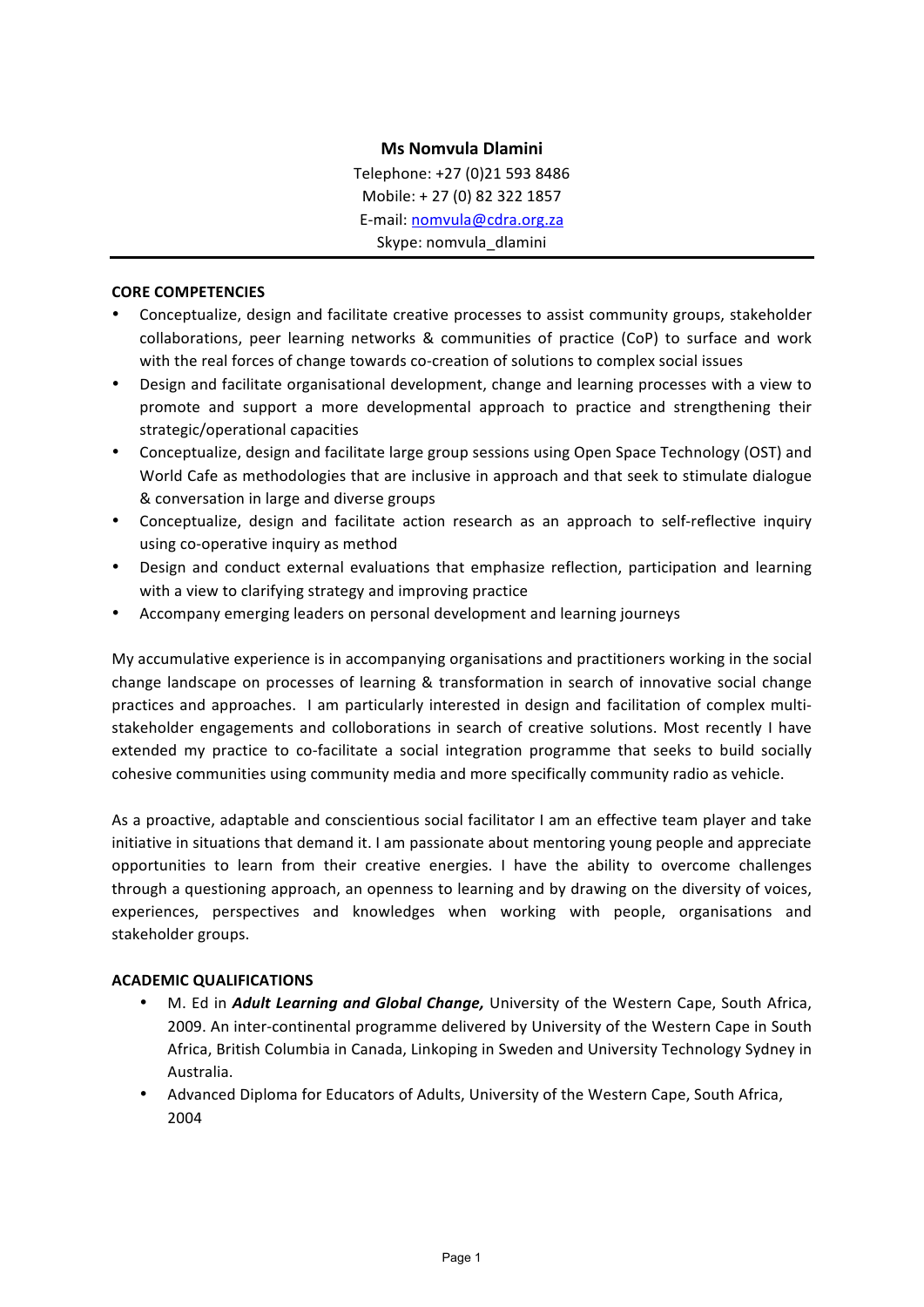- Higher Diploma in Education, University of Fort Hare, South Africa, 1986
- B. Science, Fort Hare University, South Africa, 1982

#### **PROFESSIONAL EXPERIENCE**

**Community Development Resource Association** March 2011 to date: Executive Director of the CDRA March 2000 to February 2011: Senior Practitioner / Social Facilitator March 1998 - February 2000: Junior Practitioner November 1995 - February 1998: Trainee Practitioner

## **Catholic Institute of Education (Western Province Regional Office)**

1993 - 1995 held the position of Facilitator/Trainer This entailed facilitation of Whole School Development processes supporting schools to set up processes & structures for implementation of educational policies, facilitating linkages and networking with relevant agencies & institutions to remain informed of educational developments and accompanying them in implementing their school development plans.

### **Educator at Secondary Schools**

St Boniface High School, Kimberley, South Africa: 1983 - 1985 and 1987 - 1988 Setumo High School, Mafikeng, South Africa: 1989 - 1992

At both schools I taught senior classes and in January 1990 I was appointed Head of Department (Biology) and supervised a team of 10 teachers and was responsible for team coherence, involvement in school policy formulation and implementation, leading & organising fundraising initiatives, liaising with the Department of Education authorities on educational matters, involvement in recruitment & selection of new staff in consultation with the school governing body.

### **GEOGRAPHICAL EXPERIENCE**

Have undertaken assignments and conducted structured learning programmes in the following regions: 

Africa: South Africa, Angola, Botswana, Egypt, Ethiopia, Kenya, Lesotho, Liberia, Malawi, Mozambique, Namibia, Nigeria, Rwanda, Somalia, Tanzania, Zambia, Zimbabwe **Europe & Scandinavia:** Finland, Netherlands, Sweden

### **LANGUAGE SKILLS**

**Speak, Read & Write:** English, Setswana, Sesotho and Afrikaans **Speak & Read:** isiXhosa, isiZulu, Sepedi **Speak:** conversational Kiswahili

#### **RELEVANT CERTIFICATIONS**

September 1993: Teacher In-Service Project, University of the Western Cape - Certificate in Leadership and Management November 1993: Cape Technicon – Course in WordPerfect 5.1 June 1994: Teacher In-Service Project, University of the Western Cape - Certificate in Managing Conflict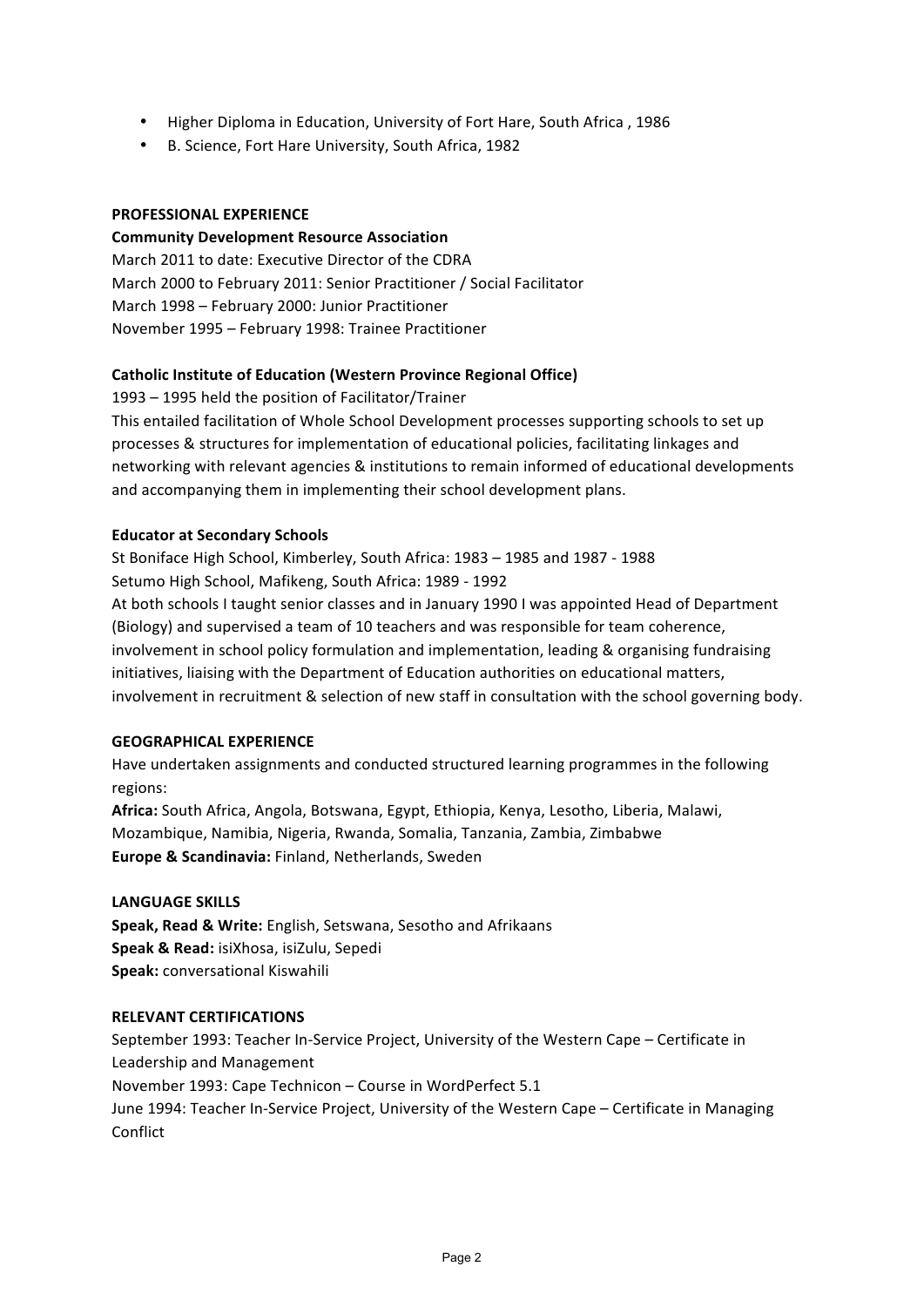October 1996: CDRA - Certificate in Developmental FieldWorkers Formation Course November 1997: CDRA – Certificate in Organisation Development Consultancy

## **PRESENTATIONS AT CONFERENCES/SEMINARS**

- The Harvest Circle: Towards a World Citizens Movement  *Transforming Societies: Why Learning Matters* – the story of the Treatment Action Campaign – Brussels,, 28<sup>th</sup> to 31<sup>st</sup> October 2015
- Department of Social Development, National Mentoring Review Workshop: *Mentorship as best practice capacity building intervention* –  $14^{th}$  to  $16^{th}$  October 2015
- 2015 Annual Africa Socio-Economic Rural & Community Development Indaba, Johannesburg –*Transforming Community: The Importance of Investing in Practices of Dialogue and Horizontal Learning:* 22<sup>nd</sup> and 23<sup>rd</sup> July 2015
- Trialogue CSI Matters Conference, Johannesburg Theme: *Innovation in Social Change*, Stream: *Holistic Community Development* – building community assets – May 2013
- CTA Learning Exchanges Conference, Cape Town Opening Address "Organisational Learning for Impact" - February 2013
- Intrac Civil Society Conference, Oxford, UK November 2011
- Grantmakers-With-Out-Borders Conference, New York panelist on the theme "Social *Change GrantmakIng"* – June 2010
- Trialogue CSI Matters Conference, Johannesburg Theme: Stakeholder Engagement Stream:" The Role of CSI in relation to other stakeholders" – May 2009
- Institute of Development Policy and Management, University of Antwerp, Belgium conference theme "Challenging the poverty reduction paradigm" –presentation entitled "Seeking developmental relationships to change society" – November 2006.
- Intrac 6<sup>th</sup> Evaluation Conference, Netherlands presented a paper entitled: "*How do learning organizations relate to monitoring and evaluation"* – April 2006.
- Southern Africa Grantmakers' Association (SAGA) participated as a panellist in a seminar entitled: 'The challenges of building developmental relationships between civil society and *business*' – 2003.

# **BOOKS/ARTICLES/CASE STUDIES**

Contributed chapters to:

The Barefoot Guide 2 *Learning Practices in Organisations and Social Change – In the Sea of Change: understanding your context (chapter 11)* - May 2011. Barefoot Guide Connection (www.barefootguide.org) 

The Barefoot Guide 4 *Exploring the Real Work of Social Change* – Through The Gathering Storms: *from community to society change (Chapter 5 Section Creating social spaces for individual agency, collective identity and authentic community* - March 2015. The Barefoot Guide Connection (www.barefootguide.org) 

### **Articles**

Dlamini, N. (June 2016) *Capacity Development for Social Change:* what intentions and values should fortify an alternative narrative? - www.cdra.org.za